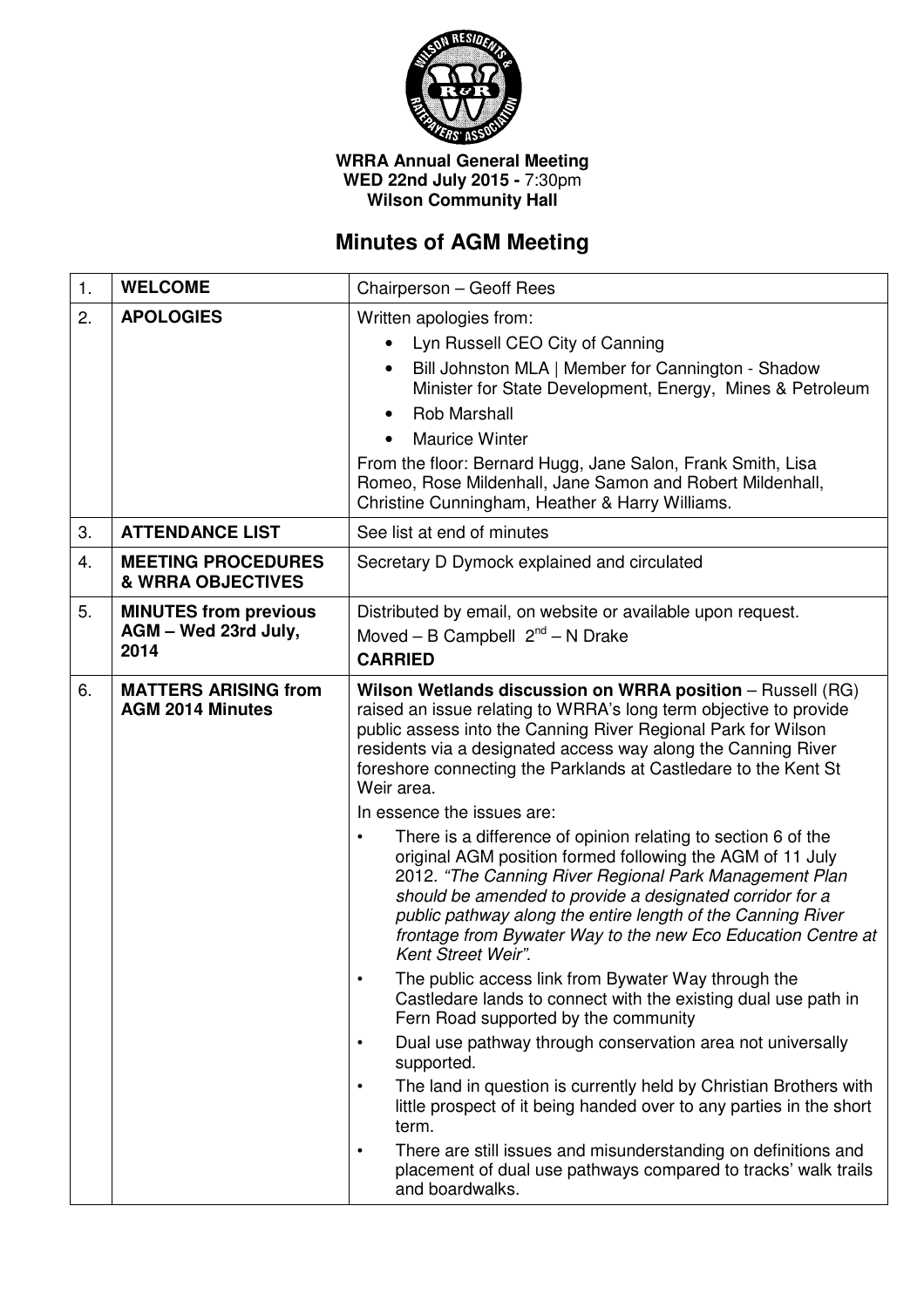|    |                                                       | Regardless of outcomes, full environmental approval with<br>limited impact will be undertaken                                                                                                                                                                                                                                                                                                                                                                                                                                                                                                                                                                                                                                              |  |  |  |
|----|-------------------------------------------------------|--------------------------------------------------------------------------------------------------------------------------------------------------------------------------------------------------------------------------------------------------------------------------------------------------------------------------------------------------------------------------------------------------------------------------------------------------------------------------------------------------------------------------------------------------------------------------------------------------------------------------------------------------------------------------------------------------------------------------------------------|--|--|--|
|    |                                                       | <b>Motion proposed by Bill Prince:</b>                                                                                                                                                                                                                                                                                                                                                                                                                                                                                                                                                                                                                                                                                                     |  |  |  |
|    |                                                       | "WRRA change point 6 of their position statement by adding<br>the words NOT DUAL USE to read "The Canning River Regional                                                                                                                                                                                                                                                                                                                                                                                                                                                                                                                                                                                                                   |  |  |  |
|    |                                                       | Park Management Plan should be amended to provide a<br>designated corridor for a public pathway, not dual use, along<br>the entire length of the Canning River frontage from Bywater<br>Way to the new Eco Education Centre at Kent Street Weir".                                                                                                                                                                                                                                                                                                                                                                                                                                                                                          |  |  |  |
|    |                                                       | Seconded by: J Morris                                                                                                                                                                                                                                                                                                                                                                                                                                                                                                                                                                                                                                                                                                                      |  |  |  |
|    |                                                       | Not Carried as it was noted that this motion would prohibit the<br>extension of the existing dual use path through Castledare to<br>connect with the existing one in Fern Rd and that there is a need to<br>amend the wording of WRRA's position Paper to more accurately<br>define the type of pathway that all parties could agree was required.<br>Action: The meeting agreed that this topic required extended<br>consideration and the AGM was not the venue at which such<br>discussion should take place.                                                                                                                                                                                                                           |  |  |  |
|    |                                                       |                                                                                                                                                                                                                                                                                                                                                                                                                                                                                                                                                                                                                                                                                                                                            |  |  |  |
|    |                                                       | During subsequent discussions between Russell Gorton and Geoff<br>Rees on this issue, it was agreed that WRRA was not seeking to see<br>this access way be constructed as a "DUAL USE" path, however any<br>proposed access through the wetland (Area 22) will be subject to<br>environmental approval and aim to provide a safe walkway access<br>for people with prams and families with kids on bicycles. Also the<br>type of public access to be built through Area 22 (refer Canning<br>River Management Plan) from Castledare to Kent street as<br>described under point 6 of WRRA"s position paper is to be reviewed<br>by the committee during the coming year and the agreed options,<br>identified and voted on at the 2016 AGM. |  |  |  |
|    |                                                       |                                                                                                                                                                                                                                                                                                                                                                                                                                                                                                                                                                                                                                                                                                                                            |  |  |  |
| 7. | <b>PRESENTATION</b>                                   | Summary of main priorities for CEO in the next 12 months                                                                                                                                                                                                                                                                                                                                                                                                                                                                                                                                                                                                                                                                                   |  |  |  |
|    | City of Canning - Steve<br>Atwell and Mark Holdsworth | Prepare the council and community for the election of<br>representatives                                                                                                                                                                                                                                                                                                                                                                                                                                                                                                                                                                                                                                                                   |  |  |  |
|    |                                                       | Lead continuous improvement and governance in reaction to<br>$\bullet$<br>the inquiry into the City                                                                                                                                                                                                                                                                                                                                                                                                                                                                                                                                                                                                                                        |  |  |  |
|    |                                                       | Ensure effective and transparent financial management                                                                                                                                                                                                                                                                                                                                                                                                                                                                                                                                                                                                                                                                                      |  |  |  |
|    |                                                       | Continue to recruit key staff with a focus on leadership and<br>succession planning                                                                                                                                                                                                                                                                                                                                                                                                                                                                                                                                                                                                                                                        |  |  |  |
|    |                                                       | Lead negotiations for Enterprise Bargaining Agreement<br>$\bullet$<br>Complete councils Customer Record Management system<br>upgrade and customer service focus                                                                                                                                                                                                                                                                                                                                                                                                                                                                                                                                                                            |  |  |  |
|    |                                                       | <b>Champion Community Development, Economic Development</b><br>$\bullet$<br>and Cultural strategies                                                                                                                                                                                                                                                                                                                                                                                                                                                                                                                                                                                                                                        |  |  |  |
|    |                                                       | Establish community advisory committees                                                                                                                                                                                                                                                                                                                                                                                                                                                                                                                                                                                                                                                                                                    |  |  |  |
|    |                                                       | An overview of development and infrastructure projects for<br>the City was presented by M Holdsworth.                                                                                                                                                                                                                                                                                                                                                                                                                                                                                                                                                                                                                                      |  |  |  |
|    |                                                       | Questions from the floor:                                                                                                                                                                                                                                                                                                                                                                                                                                                                                                                                                                                                                                                                                                                  |  |  |  |
|    |                                                       | From Russell Gorton - See end of minutes                                                                                                                                                                                                                                                                                                                                                                                                                                                                                                                                                                                                                                                                                                   |  |  |  |
|    |                                                       | Comment – N Drake, disappointed Commissioners not present at<br>meeting (D Dymock response - they were not officially invited)<br>Comment - N Drake - City of Canning to push for improvements in                                                                                                                                                                                                                                                                                                                                                                                                                                                                                                                                          |  |  |  |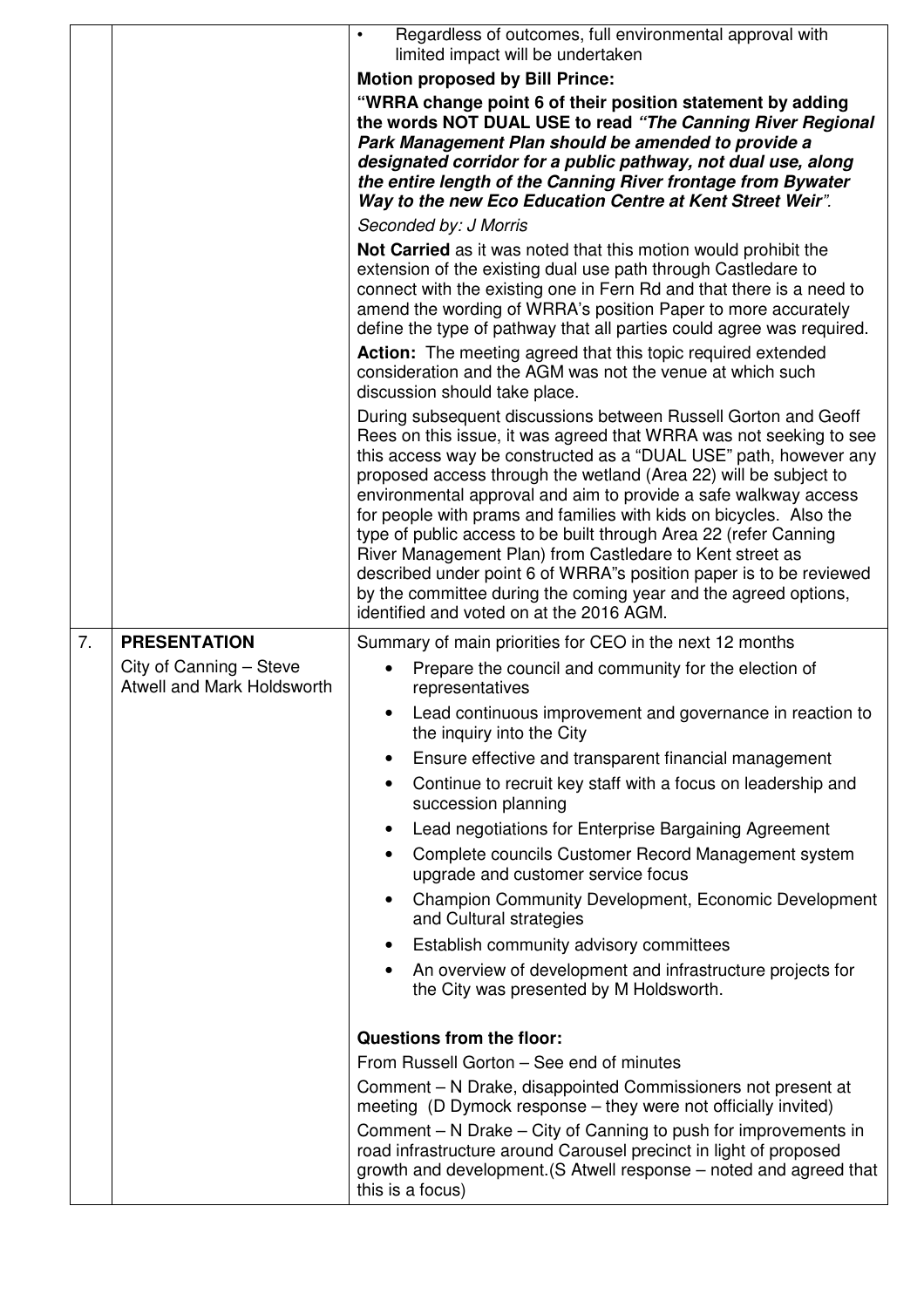|              |                                            | Comment – N Drake – City communications now contain a lot of<br>'spin". Request that this be restricted and a focus on the truth. (S<br>Atwell response - noted)<br>J Martin - is there provision for green space in the Bentley<br>redevelopment? S Atwell yes, Page Park is being redeveloped and<br>is an example of the quality public open space planned. Also the<br>Carousel redevelopment will contain a civic square and additional<br>public open space.<br>N Louden – What is the future of the Bentley Library? S Atwell, this<br>is being upgraded and will be incorporated into the Community<br>facility on the swimming pool site.<br>W Prince – The Community Development and Cultural Strategies<br>are not on the website. The Economic Development Strategy (on<br>the website) is difficult to read. M Holdsworth to follow up.<br>G Rees - maintenance issues such as builders rubbish, broken<br>public seats, and worn facilities should be reported to City by safety<br>patrols. All WRRA members to monitor local maintenance issues<br>and report to meetings for follow up. |
|--------------|--------------------------------------------|----------------------------------------------------------------------------------------------------------------------------------------------------------------------------------------------------------------------------------------------------------------------------------------------------------------------------------------------------------------------------------------------------------------------------------------------------------------------------------------------------------------------------------------------------------------------------------------------------------------------------------------------------------------------------------------------------------------------------------------------------------------------------------------------------------------------------------------------------------------------------------------------------------------------------------------------------------------------------------------------------------------------------------------------------------------------------------------------------------|
| <b>Break</b> |                                            |                                                                                                                                                                                                                                                                                                                                                                                                                                                                                                                                                                                                                                                                                                                                                                                                                                                                                                                                                                                                                                                                                                          |
| 8.           | <b>REPORTS and</b><br><b>PRESENTATIONS</b> | <b>President Report by Geoff Rees</b><br>(Written report distributed prior to meeting)<br>Full Report also published on WRRA website (http://wrra.org.au)<br>Comment – J Delle Donne noted that the number of signatures on<br>submitted petitions was reduced and sought an explanation. Bill<br>Prince clarified it was due to names not being electoral role,<br>indecipherable or address not supplied correctly.<br>Geoff is stepping down from position as President but will<br>remain on the committee.<br>Presidents Report moved - J Delle Donne, 2 <sup>nd</sup> K Barr Carried<br><b>Treasurer Report by Greg Mawer</b><br>Moved by Greg Mawer; 2nd G Rees Carried<br>There were 128 Financial members of WRRA for the 2014/15                                                                                                                                                                                                                                                                                                                                                               |
|              |                                            | Financial Year;<br>WRRA had a surplus of \$887 for the 2014/15 Financial Year;<br>WRRA had a cash balance of \$5,020 as at 30/06/2015; and<br>We are happy to accept electronic payments for<br>memberships in 12 months' time for the next round of<br>memberships.<br><b>City of Canning Ward Review by Blair Campbell</b><br>Blair presented an overview of the process and outcomes of the<br>review that has resulted in some options (3 Ward) not being<br>considered and a 5 ward options being accepted by the City, LGAB<br>ad Minister for Local Government. Due to the submitted petitions,<br>the 3 ward system must now go out for public comment until the 4th<br>of August, although this will have no impact on elections planned for<br>September.                                                                                                                                                                                                                                                                                                                                      |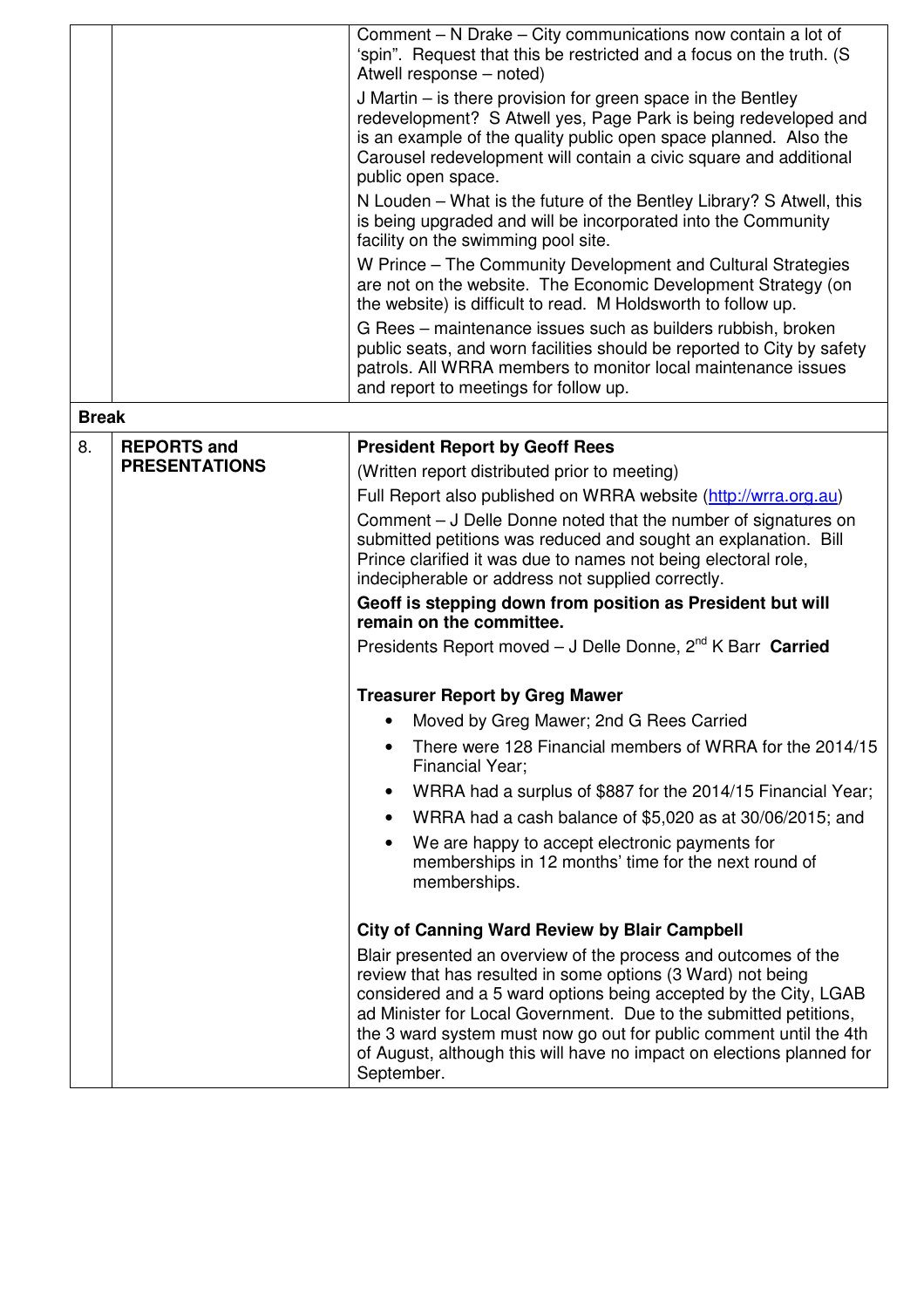| 9.  | <b>ELECTION of COMMITTEE</b><br><b>MEMBERS</b>                        | The current President (G Rees) thanked the outgoing office bearers<br>who were asked to stand down. As Geoff will not be standing for re-<br>election he remained as chairperson for the election.                                                                        |                                                                                                                                  |                      |  |
|-----|-----------------------------------------------------------------------|---------------------------------------------------------------------------------------------------------------------------------------------------------------------------------------------------------------------------------------------------------------------------|----------------------------------------------------------------------------------------------------------------------------------|----------------------|--|
|     |                                                                       | President:<br>$\overline{a}$                                                                                                                                                                                                                                              | - Open and no nominations received<br>Vice- President: - Open and no nominations received                                        |                      |  |
|     |                                                                       | Secretary:<br>$\overline{\phantom{m}}$<br>Treasurer:                                                                                                                                                                                                                      | - Open and no nominations received<br>- Open – G Mawer nominated; moved K Barr,                                                  |                      |  |
|     |                                                                       | Webmaster:                                                                                                                                                                                                                                                                | 2 <sup>nd</sup> B Rees Carried<br>- Open – J Morris nominated; moved M Zeller,                                                   |                      |  |
|     |                                                                       | 2 <sup>nd</sup> B Rees Carried<br>As a number of key executive positions remain unfilled, the meeting<br>agreed that the committee could manage this situation in accordance<br>with the constitution at the next meeting scheduled for the first<br>Monday in September. |                                                                                                                                  |                      |  |
|     |                                                                       | Call for WRRA Committee Members from the floor – all consequently<br>accepted                                                                                                                                                                                             |                                                                                                                                  |                      |  |
|     |                                                                       | G Mawer - Treasurer                                                                                                                                                                                                                                                       |                                                                                                                                  | J Morris - Webmaster |  |
|     |                                                                       | N Drake                                                                                                                                                                                                                                                                   |                                                                                                                                  | <b>B</b> Campbell    |  |
|     |                                                                       | K Barr<br>$\bullet$                                                                                                                                                                                                                                                       |                                                                                                                                  | S Probert            |  |
|     |                                                                       | M Zeller<br>$\bullet$                                                                                                                                                                                                                                                     |                                                                                                                                  | L Romeo              |  |
|     |                                                                       | R Gorton                                                                                                                                                                                                                                                                  |                                                                                                                                  | C Heuss              |  |
|     |                                                                       | <b>G</b> Rees                                                                                                                                                                                                                                                             |                                                                                                                                  | D Dymock             |  |
|     |                                                                       | <b>M</b> Winter                                                                                                                                                                                                                                                           |                                                                                                                                  | R Marshall           |  |
|     |                                                                       | accepted<br>meeting.                                                                                                                                                                                                                                                      | Call for WRRA Committee Members from the floor – all consequently<br>D Dymock nominated B Campbell to chair the remainder of the |                      |  |
| 10. | <b>MEMBERSHIP</b><br><b>SUBSCRIPTION 2015-16</b>                      | Motion M Zeller - WRRA Subscriptions remain at \$5 per family. 2 <sup>nd</sup><br>D Dymock Carried                                                                                                                                                                        |                                                                                                                                  |                      |  |
|     |                                                                       | The meeting agreed to undertake electronic transfers.<br><b>Action</b> – G Mawer to publicise the WRRA bank details where<br>appropriate.                                                                                                                                 |                                                                                                                                  |                      |  |
| 11. | <b>GENERAL BUSINESS</b>                                               | B Campbell thanked Geoff for his years of service to WRRA and<br>noted that he will remain an active member of WRRA.                                                                                                                                                      |                                                                                                                                  |                      |  |
| 12. | <b>TOPICS FOR COMMITTEE</b><br><b>TO FOCUS ON NEXT</b><br><b>YEAR</b> | Centenary Park review<br>٠<br><b>Underground Power</b><br><b>NBN</b> in 6107<br>Aircraft noise<br>Traffic along Fern Road<br>$\bullet$<br><b>Widening of Shelly Bridge</b><br>Public transport                                                                            |                                                                                                                                  |                      |  |

Ι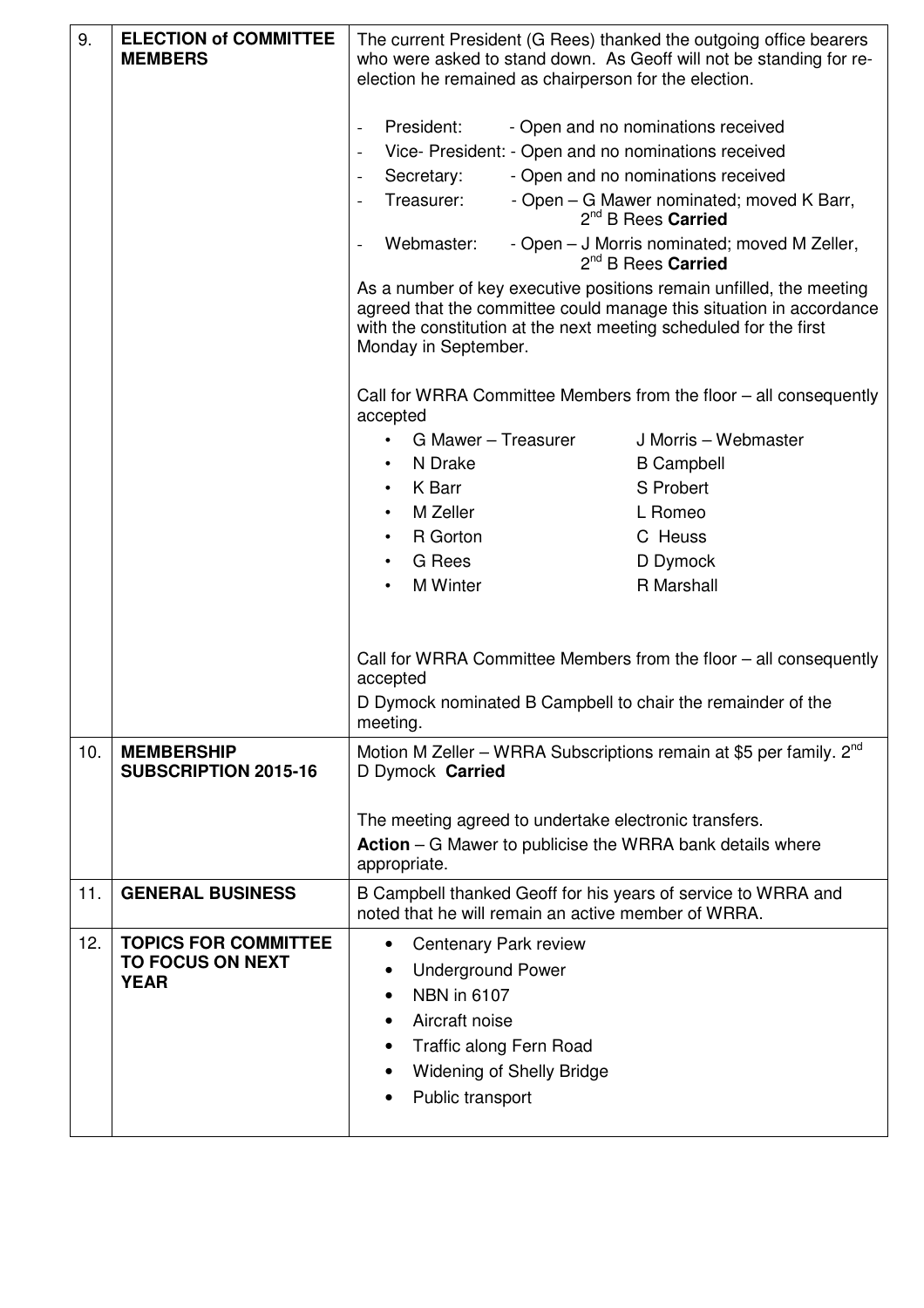| 13. CLOSE AND THANKS | Meeting closed at 9.30pm.                                                          |  |  |  |
|----------------------|------------------------------------------------------------------------------------|--|--|--|
|                      | Next committee meeting is to be <b>Monday <math>7th</math> September.</b> (7.30pm) |  |  |  |
|                      | No meeting in October and then 2 <sup>nd</sup> of November.                        |  |  |  |
|                      |                                                                                    |  |  |  |

## **Attendance list (from attendance sheets)**

| Satish             | <b>Lindsay Elliott</b> | <b>Greg Mawer</b>        | Mark Holdsworth     | <b>Steve Atwell</b> |
|--------------------|------------------------|--------------------------|---------------------|---------------------|
| Snarmatbanita      |                        |                          |                     |                     |
| Susan and Glenn    | John Ismail            | Christina and            | <b>Graham Barry</b> | Mick & Anne         |
| Rogers             |                        | <b>Manfred Apfel</b>     |                     | Banaszczyk          |
| Neville & Joan     | Peter Feszczak         | Maggie Smith             | Blair & Cindy       | Deanne & Ron        |
| Loudon             |                        |                          | Campbell            | <b>Dymock</b>       |
| Neville Louden     | David Robartson        | <b>Caroline Heuss</b>    | Kaye Barr           | Joe Delle Donne     |
| Terry & Gay Gorton | <b>Bill Prince</b>     | Keith Yong               | Sandra Probert      | Norman Drake        |
| John Martin        | <b>Russell Gorton</b>  | <b>Heather Sobkowiak</b> | Deanne              | Johannus (John)     |
|                    |                        |                          | Warnock             | Botha and Joanne    |
|                    |                        |                          |                     | <b>Morris</b>       |
| Geoff & Bee Rees   | Max Zeller             |                          |                     |                     |